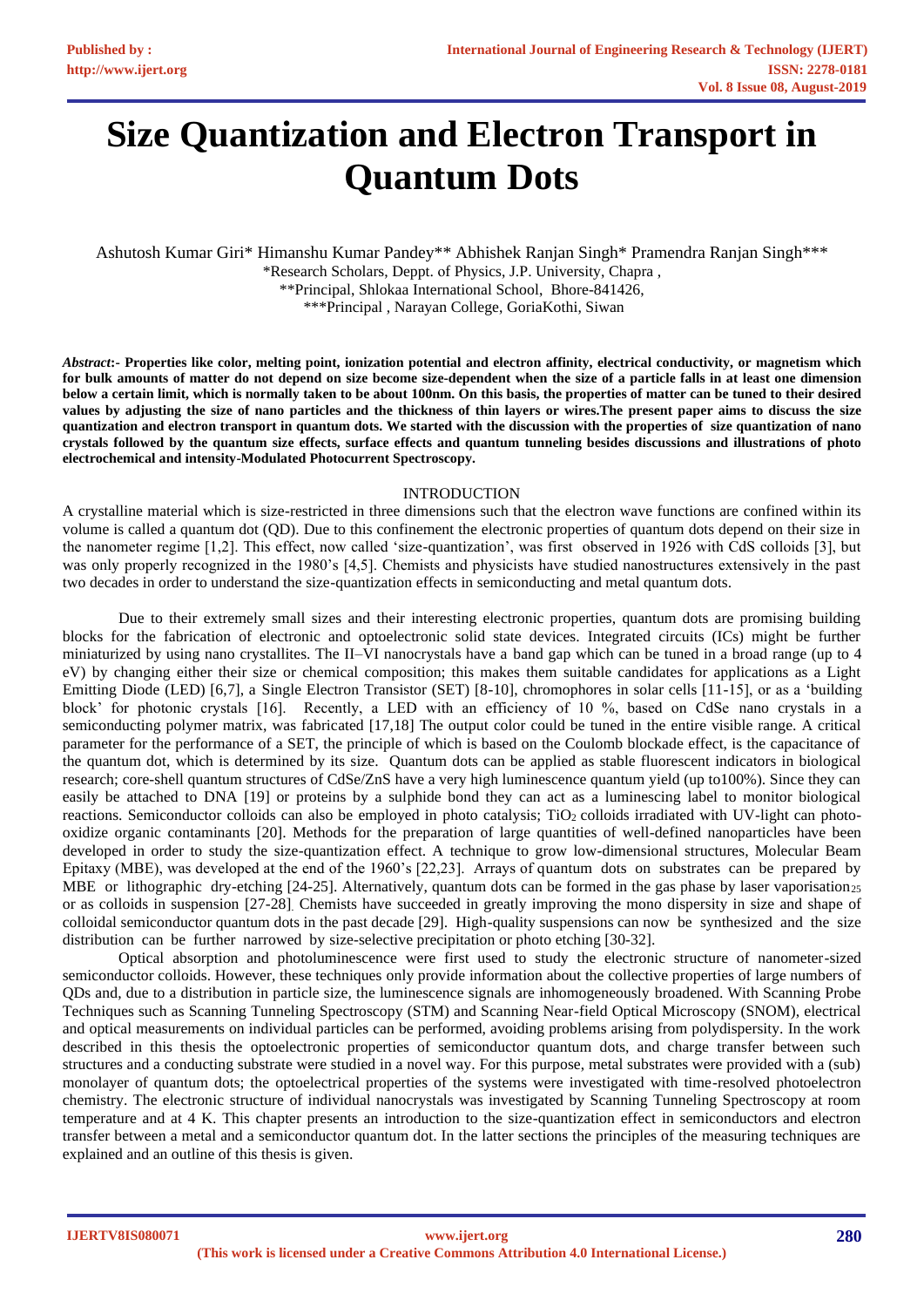### *1.2 Size-quantization in Semiconducting Nanocrystals*

*1.2.1 Energy Bands in Bulk Semiconductor Crystals*

To discuss the origin of energy bands in bulk semiconductors and electron tunneling between two systems, a single electron in a crystal is considered [33] The time-independent Schrödinger equation for an electron can be written as,

$$
-\frac{\hbar^2}{2m_e}\nabla^2\Psi(x, y, z) + U(x, y, z) = E\Psi(x, y, z)
$$
\n(1.1)

where  $m_e$  is the mass of the free electron,  $E$  is the kinetic energy, and  $\nabla^2 = \left(\frac{\partial^2}{\partial x^2} + \frac{\partial^2}{\partial y^2} + \frac{\partial^2}{\partial z^2}\right)$ . In . In the free-electron

approach, the potential energy of the electron due to the crystal lattice of core ions  $U(x, y, z)$  is neglected, and is taken as a constant (e.g.  $U(x, y, z) = 0$ ). In that case the solution of equation (4.1) for  $\Psi(x, y, z)$ can be denoted as,

$$
\Psi_{\vec{k}}(\vec{r}) = \frac{1}{\sqrt{V}} e^{i\vec{k}.\vec{r}}
$$
\n(1.2)

where  $\vec{r}$  is the position vector  $(x, y, z)$ , and k is the wave-vector  $(k_x, k_y, k_z)$ ; the plane periodic k wave,  $i_e \vec{k} \cdot \vec{r}$ , has a constant amplitude in any plane perpendicular to  $\vec{k}$ , and is periodic along lines parallel to  $\vec{k}$ , with a wavelength  $l = \frac{2}{\sqrt{2}}$ *k*  $=\frac{2\pi}{\pi}$ . The prefactor

1 *v* is due to the normalization condition, which requires that the particle must be present in the sample volume V. The linear

momentum of the electrons is  $\vec{p} = \hbar \vec{k}$  and the kinetic energy is given by,

$$
E(\vec{k}) = \frac{\hbar^2 k^2}{2m_e}
$$
 (1.3)

The occupation of the electron levels is in accordance with the Pauli Exclusion Principle. At 0 K, all energy levels below the Fermi-energy ( $E_F$ ) are occupied by two electrons of opposite spin. The occupation of electron energy levels under thermal equilibrium at  $T > 0$  K can be derived from statistical thermodynamics. The probability that an energy level,  $E$ , is occupied by an electron is given by the Fermi-Dirac function,

$$
f(E)\frac{1}{1 + e^{(E - \mu_e)}/k_B T}
$$
\n(1.4)

in which  $\mu_e$  is the electrochemical potential (Fermi-level) and  $k_B$ the Boltzmann constant. The free electron model can be refined by taking the scattering of the electron waves by the periodic lattice potential energy  $U(x,y,z)$  into account. The distance between the centers of the core ions in the x- direction is denoted as *d*x. The electrons with low energy have wavelengths much longer than *dx*; however, at higher energy there are free electrons with wavelengths obeying the condition for Bragg reflection,

$$
\frac{\lambda_e}{2} \approx \frac{d_x}{q} \tag{1.5}
$$

Due to Bragg scattering on the periodic lattice potential, propagation of these electrons will be prohibited in the x-direction and standing waves are formed. Two standing waves can be constructed by a linear combination of the waves travelling in the positive and negative.<sup>10</sup>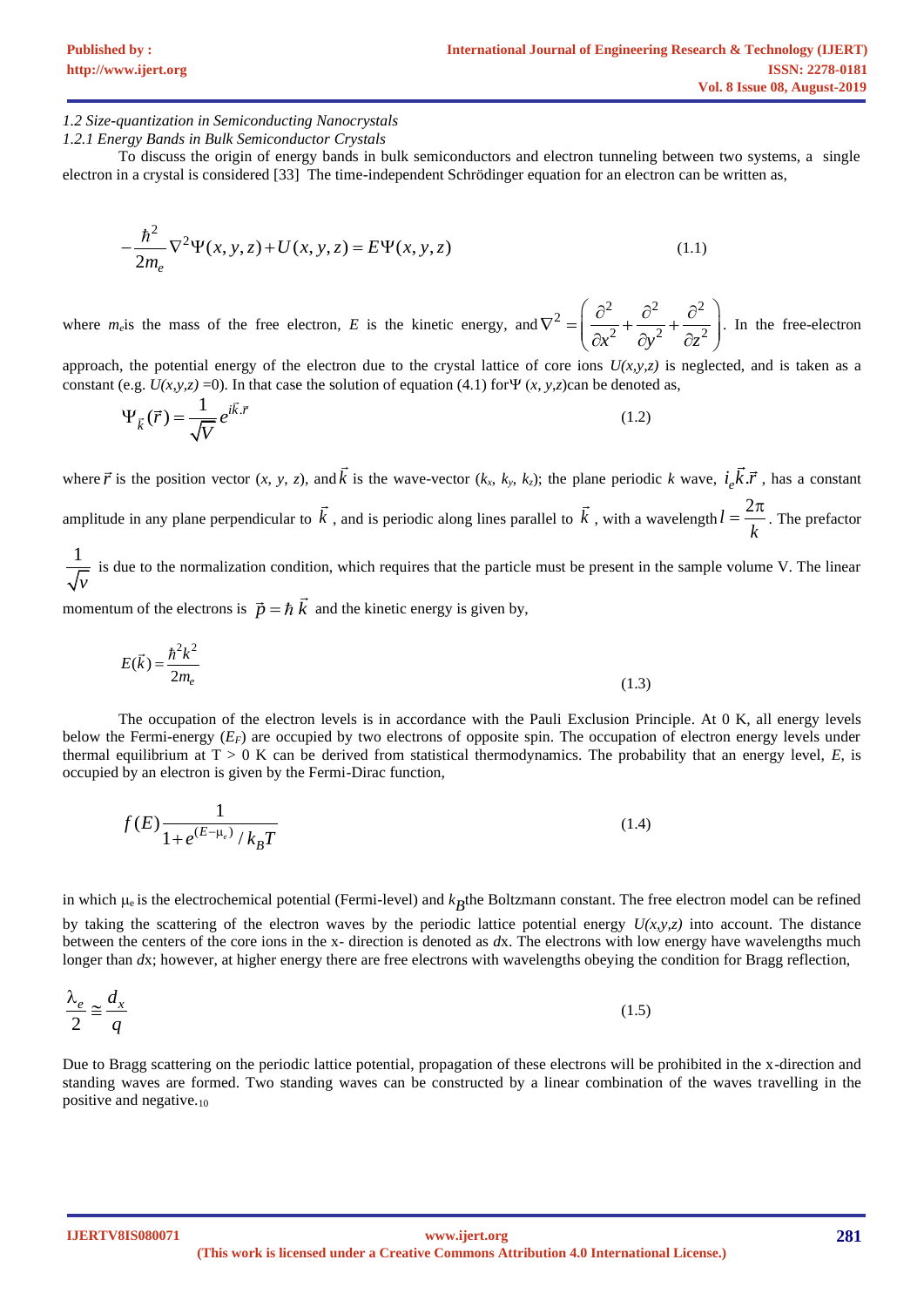

Figure 1.1 The formation of energy bands in a macroscopic semiconductor due to Bragg reflection of the electrons on the periodic lattice of the crystal.

X–directions. The electron density corresponding to the first standing wave is centered at the core ions, that of the second wave between the core ions. The two standing waves correspond to considerably different energies. The energy difference can be estimated by a perturbation method; it is equal to the periodic lattice potential in the x-direction. The scattering of the free

electrons by the periodic lattice leads to discontinuities in the  $E(k)$  relationship for k values at around  $k = 2$ *d*  $=2\frac{\pi}{4}$ . These

discontinuities lead to the formation of energy bands, separated by energy gaps, as presented in Figure 1.1. This derivation for the x-direction can be used in a similar way for the y and z-directions. The  $E(k)$  relationship for free electrons is a good approximation for most of the electrons in a band, except for those near the edge of the Brillouin zones.

#### *1.2.2 Quantum Size Effects*

A (Wannier) exciton can be defined as the bound state of an electron-hole pair, which is due to a Coulomb interaction between

the charge carriers [1]. The distance between the electron and the hole is the Bohr radius of the exciton, 
$$
a_B
$$
, and is given by,  
\n
$$
a_B = \frac{4\pi\varepsilon_0\varepsilon_\infty\hbar^2}{m_0e^2} \left(\frac{1}{m_e^*} + \frac{1}{m_h^*}\right)
$$
\n(1.6)

in which  $m^*$  and  $m^*$  are the effective electron and hole masses, respectively, and  $\epsilon_{\text{abs}}$  is the high- frequency relative dielectric constant of the medium. The resulting Bohr radius is much larger than that of a hydrogen atom, since the effective masses are considerably smaller than the mass of the electron at rest,*m*<sub>0</sub>, and  $\epsilon_{\infty}$  is considerably larger than 1. Values for  $a_B$  for the common semiconductors are in the range 10-100Å.

Nanocrystals have crystalline order and dimensions corresponding to some tens of a lattice constant in each direction. Electron scattering with the lattice leads to band formation, as for macroscopic crystals. However, the free electron wavelength and the Bohr radius can be comparable to or even larger than the crystal dimensions. This means that the nanocrystal acts as a quantum box for quasiparticles. The symmetry of the box is important for the solution of the Schrödinger equation. In the literature, a spherical symmetry is often used. For simplicity, we consider a rectangular box of dimensions  $L_x$ ,  $L_y$ , and  $L_z$ surrounded by infinitely high energy walls. Stable solutions of the Schrödinger equation are standing waves. For instance in the x-direction, the free-electron and free-hole standing waves must fulfill,

$$
L_x = n_e \times \frac{\lambda_e}{2} \quad (n_e = \pm 1, \pm 2, \dots \dots) \nL_s = n_h \times \frac{\lambda_h}{2} \quad (n_h = \pm 1, \pm 2, \dots \dots)
$$
\n(1.8)

From equations (1.5), (4.7) and (4.8) it follows that size quantization in the x-direction gives discrete  $k_x$  values for the electrons and holes. The total number of discrete states depends on the well width and depth. In the case of walls with a finite height, the wave function does not vanish at the edge of the well, but decays exponentionally in the classically forbidden region. Therefore, the probability of finding a particle inside the well is always less than unity and decreases with increasing *En* . As a result of the reduced number of states and the confinement of the electron wave functions, a part of the  $E(k)$  curve is replaced by discrete points as shown in Figure 1.2.

Brus has modeled electron confinement in a spherical box by using the effective mass approximation [5,34]. When  $R \ll a_B$  the confined electron and hole have no bound state as in the definition of an exciton given above and the Coulomb interaction may be ignored to a first approximation. The mathematical treatment is similar to that for an electron in the spherical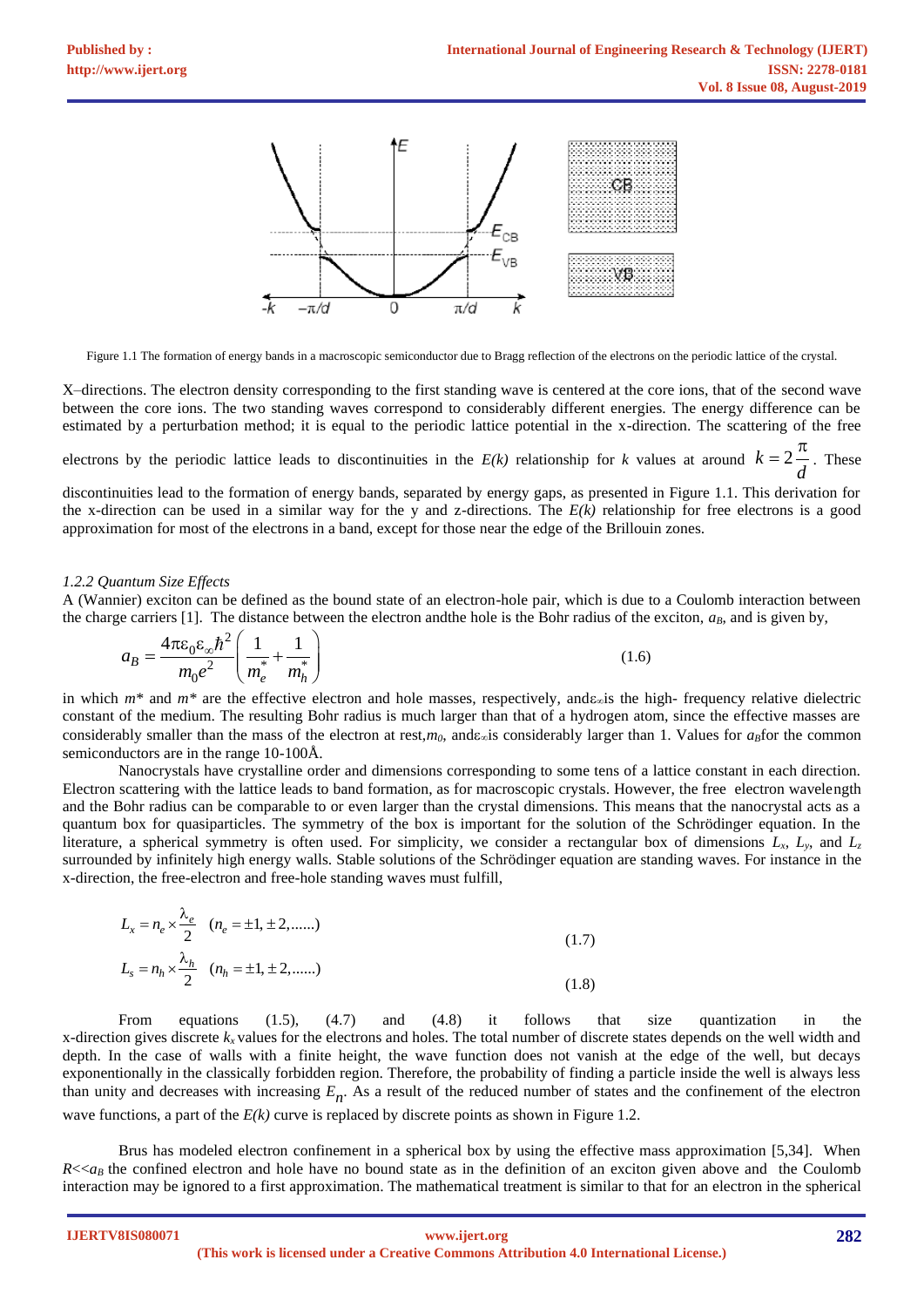potential well of a nucleus [35]. The state of the system is characterized by three quantum numbers, namely the principal number *n*, the orbital number *l*, and the magnetic number *m*. The states corresponding to different *l* values are denoted as *s*-, *p*-, *d*-, and *f*- states. Each state with a given *l* value has a (2*l*+1) degeneracy, corresponding to m= 0, ±1,±*l*. For a spherically symmetrical potential box with an infinite barrier, the resulting energy of the exciton can be written as follows,



Figure 1.2 Due to the size-confinement of the semiconductor nanocrystal only the electron wave functions obeying  $\mathbb{R} = n\lambda/2$  can form standing waves; this and the reduced number of states lead to the formation of discrete energy levels instead of energy bands.

(1.9)

$$
E_{nl} = E_g + \frac{\hbar^2 \chi_{nl}^2}{2m_0 R^2} \left( \frac{1}{m_e^*} + \frac{1}{m_n^*} \right)
$$

in which  $E<sub>g</sub>$  is the band gap of the macrocrystalline semiconductor, defined as the energy needed to excite an electron from the top of the valance band to the bottom of the conduction band. $\gamma_{nl}$  is the *n*th root of the spherical Bessel function and *l* the order of the function; for *l*=0 (so-called *s*- states) $\chi_{n0} = \pi_n$ . Weakly quantized quantum dots (with *R~a<sub>B</sub>*) contain a large number of atoms and unit cells; therefore Bragg reflection at the periodic lattice will lead to the formation of continuous energy bands. Only the levels at the top of the valence band and at the bottom of the conduction band, which correspond to the most delocalized electron wave function, will be discrete (see Figure 1.3 (b). Highly quantized semiconductor quantum dots are sometimes called artificial atoms because they exhibit a discrete optical spectrum determined by their size (see Figure 1.3 (c)).

The electron and hole, confined in a space with dimensions smaller than the Bohr radius of the exciton, cannot however be considered as independent particles; the Hamiltonian must be expanded by two-particle kinetic terms and the Coulomb and confinement potential. This leads in the Brus model to an expression for the energy of the ground state of the

electron-hole pair
$$
(1s_e 1s_h)
$$
 or first excited state),  
\n
$$
E(1s_e 1s_h) = E_g + \frac{\pi^2 h^2}{2m_0 R^2} \left( \frac{1}{m_e^*} + \frac{1}{m_h^*} \right) - A \frac{e^2}{4\pi \epsilon_0 \epsilon_\infty R}
$$
\n(1.10)

in which the second term describes confinement and the third the Coulomb electron-hole interaction. The coefficient *A*  corresponds to 1.786 for the  $1s_e1s_h$ state and has values between 1.6 and 1.9 for other states.[36] Equation (4.10) implies that the gap between the filled valence band levels and the empty conduction band levels increases when the radius of the particle decreases. Due to the electron-hole Coulomb interaction, the measured optical band gap has a slightly lower energy than the 'actual' electronic band gap.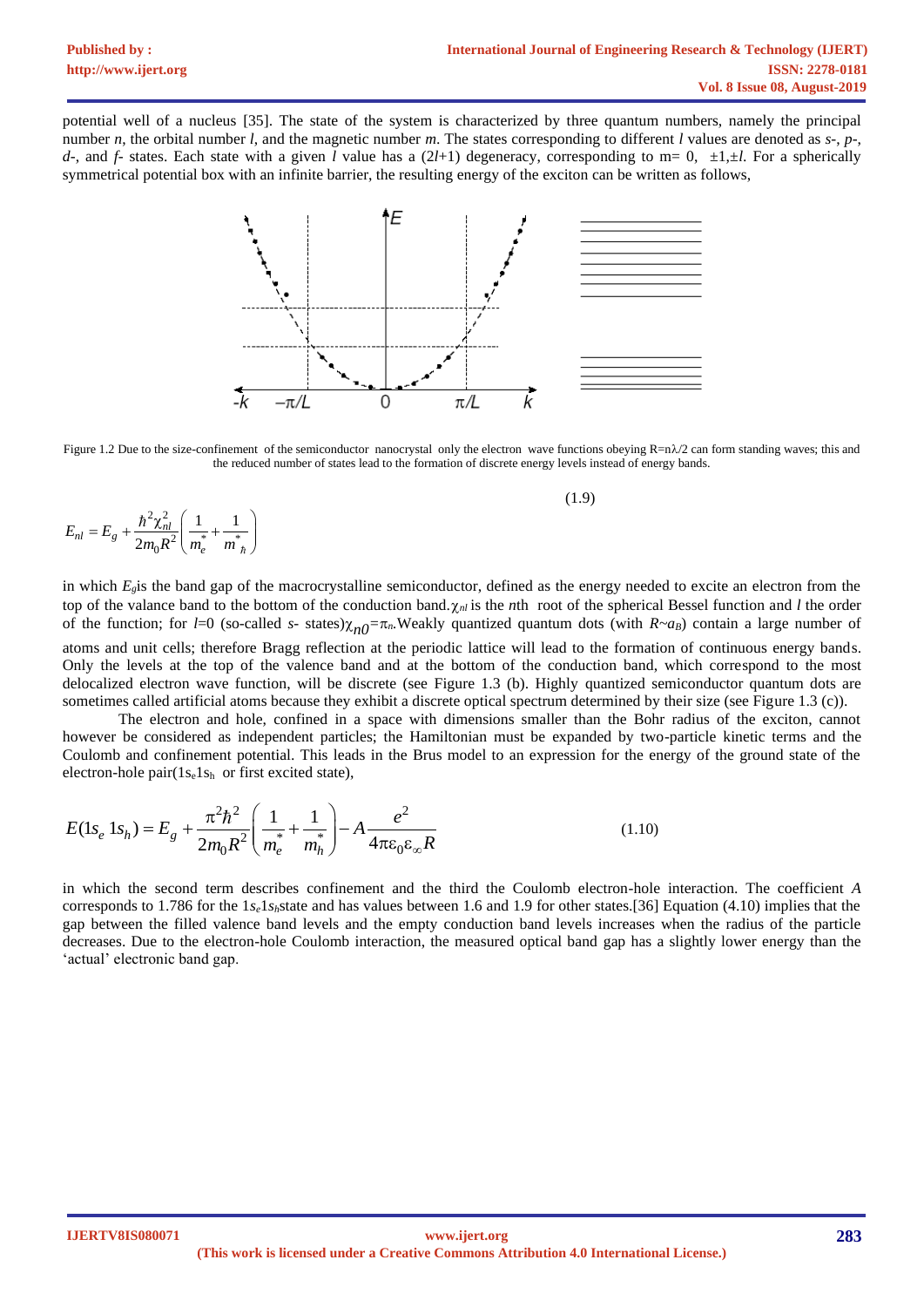

Figure 1.3 The effect of size on the electronic structure of a semiconductor crystal for three different size-ranges. (a) a macro crystalline semiconductor (R>>aB) with continuous energy bands; the filled valence band (VB) and empty conduction band (CB) and the band gap energy (Eg) are shown. (b) Semiconductor nanocrystal with a weak size-quantization  $(R \prec a_B)$ . (c) Highly quantized dot  $(R << a_B)$ with discrete atomic-like energy levels and optical

transitions.



Figure 1.4 Absorption (solid lines) and emission (dotted lines) spectra of colloidal CdSe quantum dots, showing that the absorption edge shifts towards higher energies with respect to bulk CdSe (1.84eV) and that discrete energy bands become more pronounced as the particle size decreases.

The increase of the band gap and the transition from continuous energy bands to discrete energy levels upon a decrease of particle size has been observed by optical absorption spectroscopy in many colloidal semiconductor systems [30,37]. The absorption and emission spectra of colloidal CdSe quantum dots of different sizes studied in this work (see Figure 4.4) demonstrate these effects. Upon a decrease of the particle radius, the onset of the absorption and the emission maximum shift towards higher energies. A clear structure in the absorption spectra is observed for the smallest particles, corresponding to discrete optical transitions.

#### *1.2.3 Surface States*

Although the presence of surface states is by no means a size-quantization effect, surface states become increasingly important as the size of a structure reduces; the ratio of the number of surface to bulk atoms, which increases with decreasing particle radius, is very large for quantum dots. Surface atoms give rise to electron levels of energy different from those of the bulk levels; these levels can play an important role in light absorption and emission.[38] The importance of surface states in the photoexcited decay dynamics has become clear from time-resolved luminescence spectroscopy on colloidal suspensions of quantized PbS, CdS, CdSe, ZnO, and InP [39-42]. Besides direct conduction-to-valence band recombination, a broad band at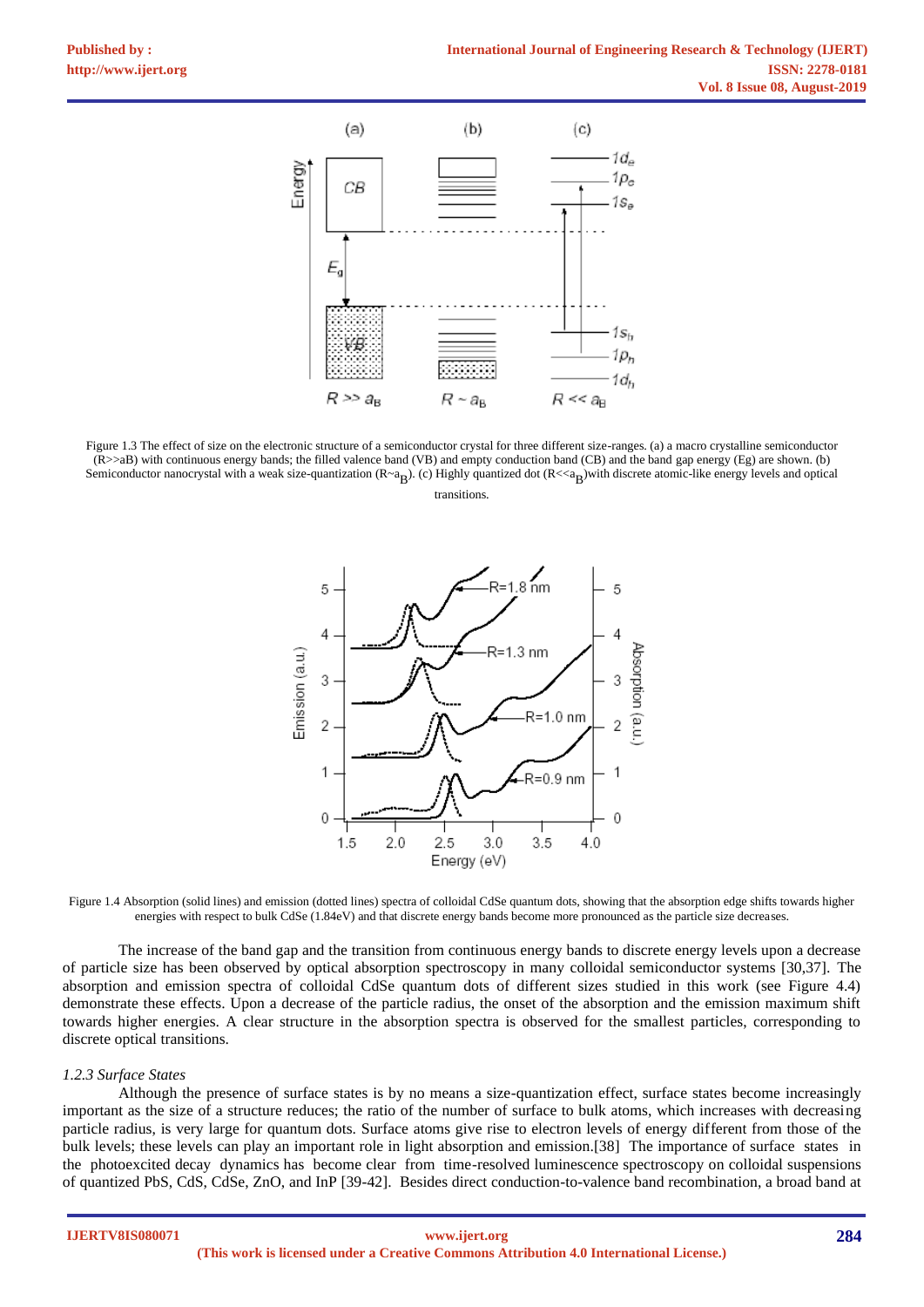lower energy is often observed in emission spectra [37]; this sub-band gap emission can correspond to a transition either from the conduction band to a band gap state, or from a band gap state to the valence band. Alternatively, surface states can provide pathways for non-radiative recombination and therefore decrease the luminescence quantum yield. Charge carriers can also be trapped in deep band gap states, forming a long-lived excited state of lower energy [43].

## *1.3 Electron Tunneling*

## *1.3.1 Basic Principles of Electron Tunneling*

Metals and semiconductors generally have a high potential energy barrier at their surface, which confines the electrons within the solid [44]. At room temperature thermally activated escape of the electrons over the surface barrier is very improbable. However, quantum mechanical tunneling can occur when the interfacial barrier is very thin. This is the main mechanism of electron transfer through an insulating barrier between two solids in intimate contact.

$$
-\frac{\hbar^2}{2m_e} \frac{\partial^2}{\partial x^2} \Psi(x) + E_{vac} \Psi(x) = E(x) \Psi(x)
$$
\n(1.11)

The free electron model discussed in section 1.2 allows a more quantitative discussion of the probability of finding an electron in a limited region just outside a crystal. The potential energy in the crystal is set to zero, and that of an electron at rest outside the crystal to  $E_{\text{vac}}$ . The Fermi-energy of the electrons in the crystal is considerably below  $E_{\text{vac}}$ ; The work function,  $E_{\text{vac}}$ ,  $\mu_e$ , is generally of the order of a few eV. The Schrödinger equation for a single free electron in the region outside the crystal for the x-direction is given by, The energy of the electron at rest in vacuum is larger than the total energy  $E(x)$  of the impinging electron. A solution of equation (1.11) is,

$$
\Psi_{\text{vac}}(x) = \frac{1}{\sqrt{L}} e^{-k_{\text{vac}}x}
$$
\n(1.12)

where  $x$  is the distance from the surface and  $k_{\text{vac}}$  the decay parameter in the x-direction

$$
K_{\text{vac}} = \left[\frac{2m_e(E_{\text{vac}} - E(x))}{\hbar^2}\right]^{1/2}
$$
\nThe wave function of an electron impigrian on a surface well decays exponentially outside the metal. The decay length is

The wave function of an electron impinging on a surface wall decays exponentially outside the metal. The decay length *1/x*<sub>*vac*</sub> depends on the effective barrier height  $E_{vac}$ –*E(x)*. Tunneling of an electron between two solid phases can occur if these phases are separated by a distance of the order of  $1/\kappa_{vac}$ . The probability of tunneling is relatively small when  $x > 1/\kappa_{vac}$  (strong attenuation), and is then given by,

$$
T = T_0 e^{-2\kappa_{\text{max}}d}
$$
\n<sup>(1.14)</sup>

The distance dependence of the tunneling probability is determined by the exponential term, since the prefactor depends only weakly on the effective barrier height. Electrons close to the Fermi- energy which fulfill the condition  $h_x \sim h_y + h_z$  have the highest tunnel probability for a barrier width, *d*. The rate constant for electron tunneling, *i.e*. the number of tunneling events per electron level per second, can be defined as,  $k_x^2 >> k_y^2 + k_z^2$ 

$$
k = k_0 e^{-\beta d} \tag{1.15}
$$

in which  $k_0$  is the maximum number per second for  $d\rightarrow 0$ , and  $\beta$  is equal to  $2\kappa_{vac}$ . A typical value of  $\beta$  for an effective barrier height of 1 eV is 1.0  $\AA$ <sup>-1</sup>. A change of 1  $\AA$  in the barrier width typically leads to a change of the tunneling rate by a factor 2.71. This extreme sensitivity of the tunneling rate to the barrier width forms the basis for the Scanning Tunneling Microscope (STM), developed in 1982 [45]. Already in 1922 field emission from metals was observed [46] and since 1937 the Field-Emission Microscope (FEM) has been used to study electron tunneling and the surface structure of metals [47]. Since 1960 electron tunneling was studied with planar metal / insulator (vacuum)/metal junctions [48,49].

## *1.3.2 Electron Tunneling between a Quantum Dot and a Metal*

Colloidal semiconductor quantum dots can be adsorbed on a metal electrode by Vander Waals interactions of the capping molecules, which stabilize the dots in the suspension, with the metal surface. Alternatively, covalent anchoring of the dots to the metal is possible with a difunctionalised Self-Assembled Monolayer (SAM) [50-55].In addition, QDs can be grown electrochemically on a conductive substrate; the particle size can be controlled by the charge used to electrodeposit the dots [56-58].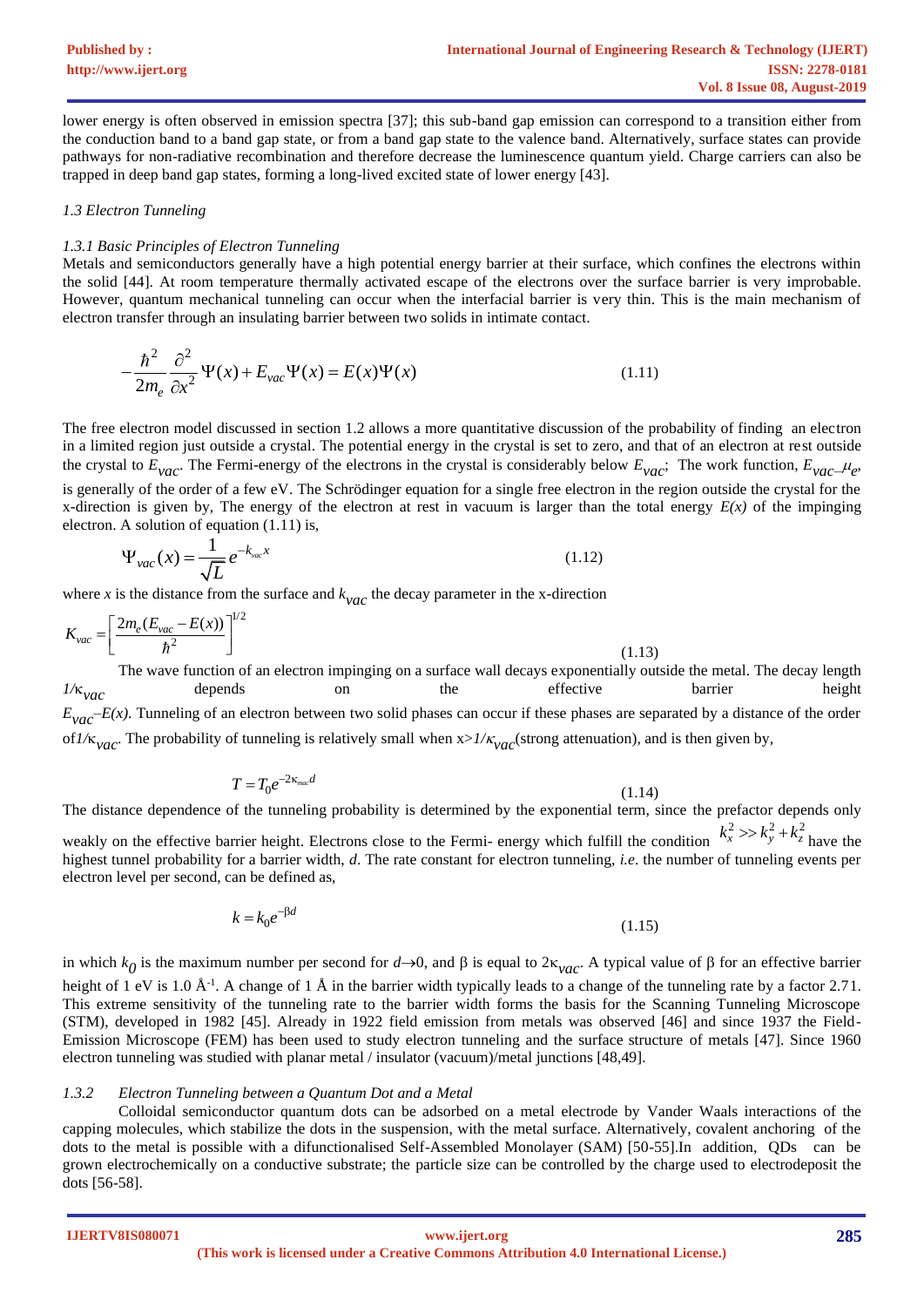A metal coated with a (sub)monolayer of nanocrystals can be used as working electrode in a conventional electrochemical cell. With such electrodes we have performed time-resolved photo electrochemistry. The metal electrode, coated with a monolayer of dots, can be considered as a 2D array of mutually independent Double-Barrier Tunnel Junctions (DBTJ). The junctions are formed between the metal substrate and the dot and between the dot and the electrolyte. Using a modulated light intensity it is possible to measure the rate of photoinduced tunneling between the dots and the metal or the electrolyte solution.

With Scanning Probe techniques it is possible to perform electrical measurements on individual quantum dots. When the STM tip is positioned above a dot a DBTJ is formed consisting of the metal/dot and dot/tip junctions [64-67]. A schematic illustration of the Double- Barrier Tunnel Junction is shown in Figure 1.5 (a) for an electrical and (b) for an electrochemical configuration, and in (c) the electrical circuit of the DBTJ for both configurations is shown. The electronic properties of individual semiconductor (and metal) particles have been investigated in this way with Tunneling Spectroscopy (TS).



Figure 1.5 Schematic representation of a quantum dot on a Self-Assembled Monolayer on a metal substrate in (a) an electrical setup, with the STM tip as second electrode, and (b) in an electrochemical configuration, in which the electrolyte establishes the contact with the counter electrode. In (c) the electrical equivalent circuit of the Double-Barrier Tunnel Junction is shown for the two configurations.

#### *1.3.3 Photoelectrochemical Measurements*

The processes involved in photoinduced electron tunneling between a quantum dot and a metal electrode, forming the basis of the photo electrochemical and electrical measuring techniques, are presented in this and the following section.

Figure 1.6 shows a quantum dot on a metal electrode. An electron has been excited from a valence band level (HOMO) to a conduction band level (LUMO) of the quantum dot upon absorption of a photon (*hv*>*E*g ). Direct band-band recombination is usually very fast  $(\sim_{\text{ps}})$  and returns the system to the ground state. However, trapping of the hole or the electron in a band gap state may compete with the fast relaxation to the ground state. As a result, an excited state of lower energy is formed. It will become clear in this work that such a photoexcited state can possess a long lifetime, so that photoinduced tunneling between the dot and the metal can occur. Resonant tunneling of the photoexcited electron to the metal is only possible when the substrate Fermi level  $(E_{F,sub})$  is below

the electron level (*E*e), and an electron can only tunnel from the metal to the unoccupied level in the dot when the metal Fermi level is above this level (*E*h ). Thus, relaxation of the excited state to the ground state via photoinduced tunneling to and from the metal can only occur when  $E_h < E_F$ , sub $\leq E_e$ . Decay of the photoexcited state via the metal can be observed by time-resolved measurement of the current in the external electrical circuit. When  $E_{\text{F,sub}}$  is scanned and the photoinduced tunneling currents are measured in the external circuit, the electronic levels of the long-lived excited state can be resolved. The rate constants of these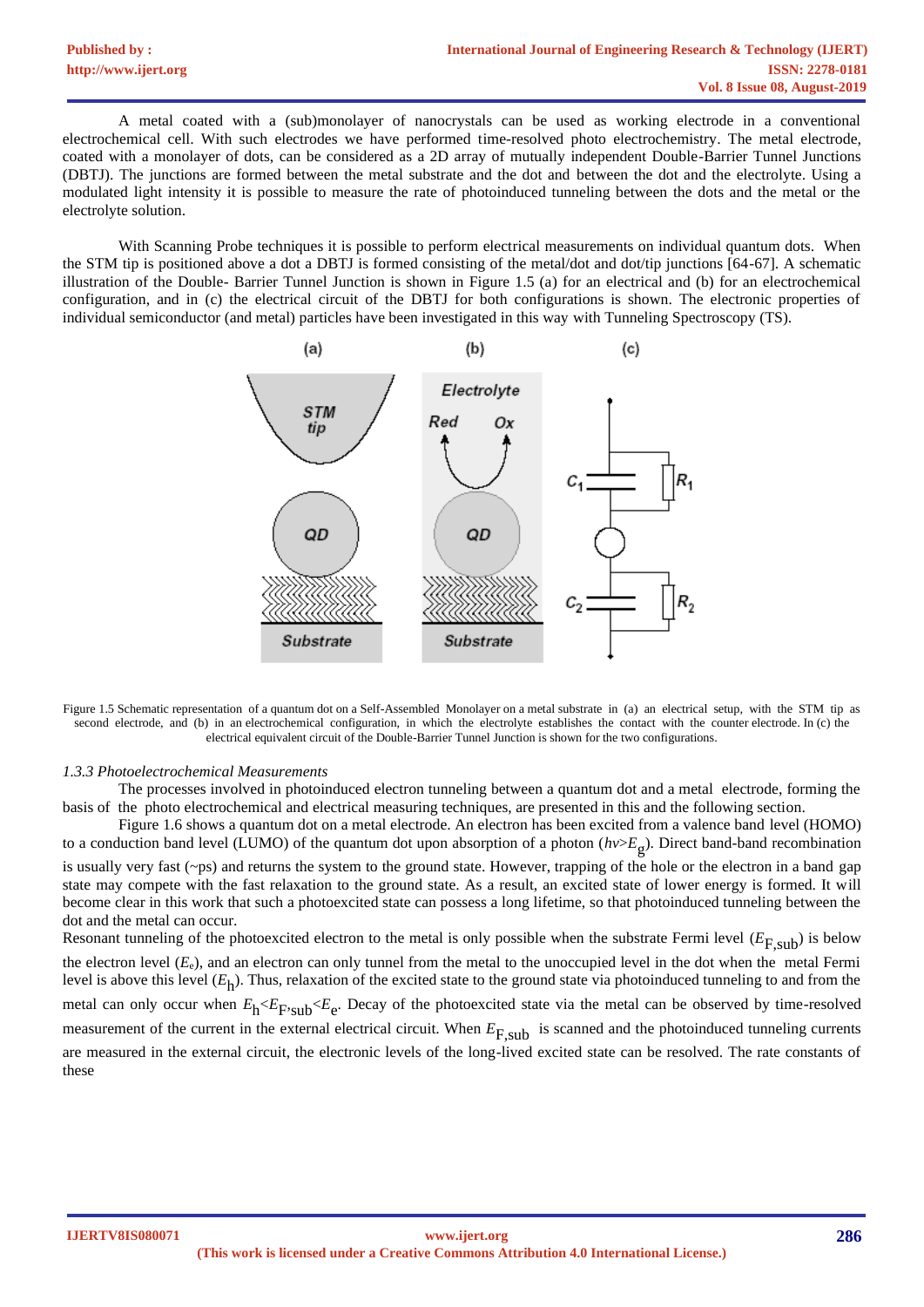

Figure 1.6 A photoexcited quantum dot adsorbed on a metal electrode, forming a DBTJ. After a photon is absorbed, one of the charge carriers is trapped in a localized state. (a) A hole scavenger is added to the electrolyte; when  $r_1$  is followed by  $r_3$  a steady-state anodic photocurrent is observed. (b) An electron scavenger is added; when  $r_2$  is followed by  $r_4$  a steady-state cathodic photocurrent is measured.

Tunneling processes may be determined by using time-resolved photoelectrochemistry. This technique will be explained in section 1.4. In the presence of either a reducing agent (Figure 1.6(a)) or an oxidizing agent (Figure 1.6(b)), electron transfer may also occur between the dot and the electrolyte. When  $r_i$  is followed by  $r_3$ , a steady-state anodic photocurrent will be observed. Otherwise, when *r<sup>2</sup>* is followed by *r4*, a steady-state cathodic photocurrent results.

#### *1.3.4 Electrical Measurements with a Substrate/Dot/Tip Configuration*

Figure 1.7 shows an energy level scheme for a highly quantized semiconductor quantum dot (with discrete energy levels) in contact with a metal substrate. By positioning the STM tip above the particle a DBTJ is formed. For simplicity, we assume that  $E_{F,sub}$  is fixed with respect to the energy levels in the quantum dot. At small bias ( $\Delta E \ll E_g$ ) the Fermi levels of the tip and the substrate are located in the bandgap of the nanocrystal and resonant electron tunneling via energy levels of the dot cannot occur. If a bias potential is applied such that  $E_{F,tip} > E_{F,sub}$ , resonant tunneling of an electron from the tip to the dot and from the dot to the substrate can occur when  $E$ <sub>F,tip</sub> reaches the first discrete conduction band level of the quantum dot. When  $E_{\text{F,tip}}$  is raised further and reaches the next level, tunneling through this level can also take place. At a bias such that  $E_{F,tip} E_{F,sub}$  an electron can tunnel from the substrate to tip, via the levels of the valence band. In the current-bias plot a zero current range around  $\Delta E=0$  will be found, corresponding to the bandgap of the quantum dot. Steps in the current-bias (*I-V*) plot or peaks in the conductance-bias plot (*dI/dV-V*) will appear at bias values corresponding to resonant tunneling through discrete



Figure 1.7 A schematic representation of a DBTJ for a metal/dot/tip configuration. Resonant tunneling via a discrete energy level in the quantum dot can occur when  $E_{F,tip}$  reaches that level. Energy levels of the quantum dot. For an unambiguous assignment of the peaks in the dI/Dv vs V curve, it is necessary to have an asymmetrical DBTJ, such that  $E_{F,sub}$  is locked to the energy levels of the quantum dot. Furthermore, Tunneling Spectroscopy using an electrostatic

gate electrode or a magnetic field can be very helpful in elucidating the electronic structure of semiconducting quantum dots [68-69].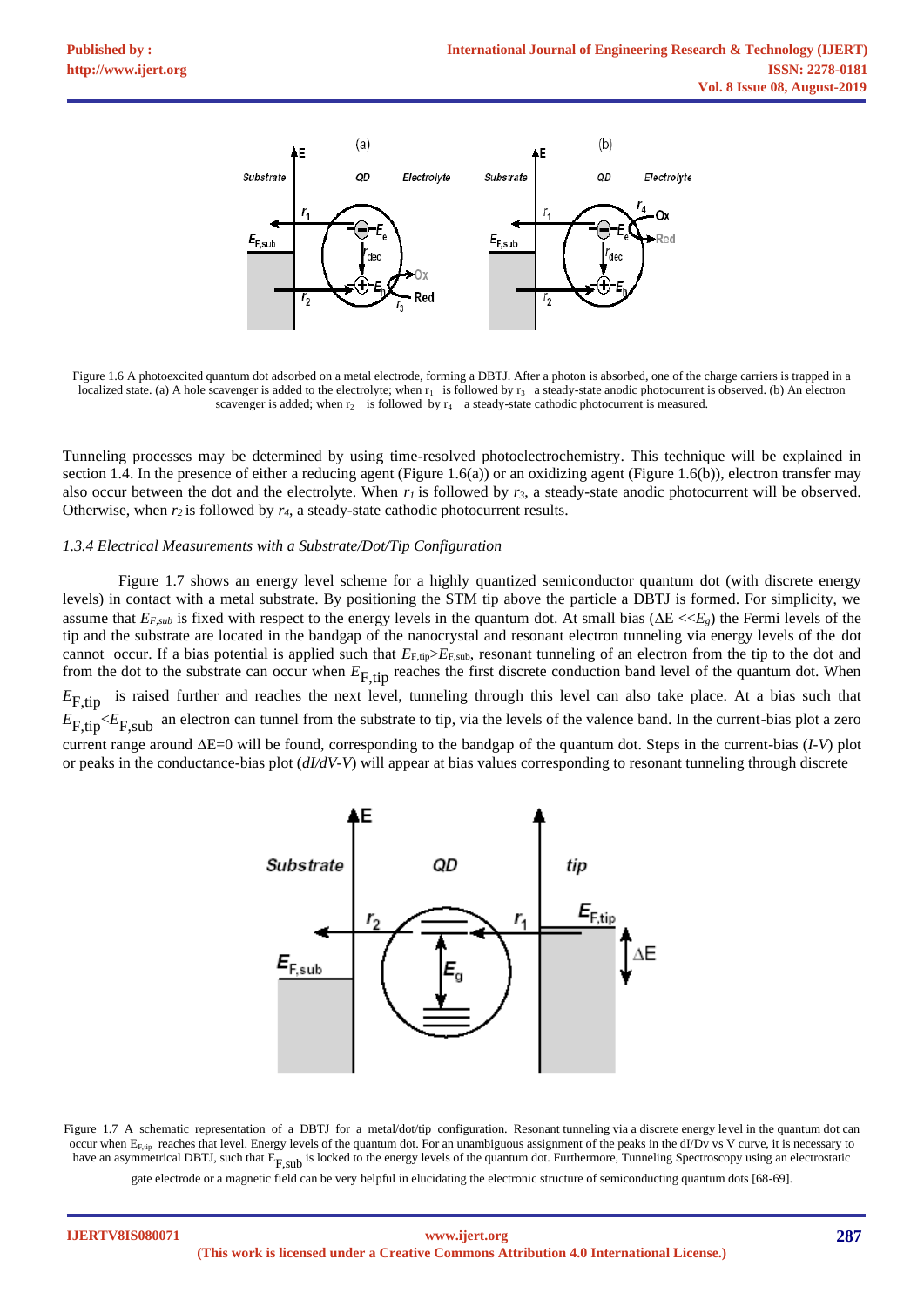#### *1.4 Intensity-Modulated Photocurrent Spectroscopy*

Intensity-Modulated Photocurrent Spectroscopy (IMPS) is a time-resolved optoelectrical method. In this work the technique is used in a photoelectrochemical context to determine the rate constants of electron tunneling processes between the semiconductor quantum dots and a metal or redox system in the solution. IMPS has previously been used to study recombination processes, majority carrier injection at the bulk semiconductor/electrolyte interface [70], and charge transport in nanoporous semiconductor electrodes [71-72]. In this section the principle of the technique will be briefly described.

In IMPS, a small sinusoidal modulation,  $\Phi(\omega)$ , is superimposed on a steady-state light intensity,  $\Phi$ , giving a photocurrent which also has a sinusoidal contribution ( $\omega$ ) is the modulation frequency). The modulated photocurrent  $j(\omega)$  is measured using frequencies, $\omega$ , lower than  $(RC)^{-1}$ . The ratio  $j(\omega)/e\Phi(\omega)$  is called the optoelectrical transfer function. Slow processes contributing to the total photocurrent will lead to a phase shift,  $\theta(\omega)$ , between $\Phi(\omega)$  and  $j(\omega)$ . The transfer function, determined by the amplitude ratio and the phase shift, can be plotted in the complex plane (imaginary component vs real component) or in a Bode plot (imaginary or real component vs frequency). In the experimental set-up used here, consisting of an illuminated metal/QD working electrode, the frequencies at which the imaginary part of the function shows



Figure 1.8 The principle of IMPS. (a) Modulated light intensity and photocurrent as a function of time. The modulation depth is ~10% of the base light intensity. (b) Complex plane plot of the recombination process of a photoexcited state in a semiconductor quantum dot adsorbed on a metal electrode via the metal.  $\omega_A$  and  $\omega_B$  correspond to the rate constants of the anodic and cathodic electron tunneling processes, respectively.

an extremum correspond to the rate constants of the photoinduced electron transfer between the QD and the metal, or the redox species in the electrolyte. In Figure 1.8 the optoelectrical transfer function, which might be expected for the decay of a photoexcited state in the quantum dot via the metal, is shown in the complex plane with the frequency as a parameter. In the high frequency limit electron transfer is slower than the light modulation, and both the real and imaginary components are zero. When the frequency is decreased, the phase shift between  $\Phi(\omega)$  and  $j(\omega)$  decreases, and a signal is observed. The frequency at the minimum of this semicircle, *A*, corresponds to the rate constant for electron tunneling from the dot to the gold, since the real component is anodic. When the frequency is further decreased a semicircle in the positive-positive quadrant is observed. The frequency at the maximum of this semicircle,  $\omega B$ , corresponds to electron tunneling from the gold to the unoccupied level in the dot. In the low frequency limit the function is zero, meaning that both transfer from the QD to the metal and from the metal to the QD can follow the light modulation.

#### REFERENCES

- [1] S.V. Gaponenko, *Optical Properties of Semiconductor Nanocrystals***1998**, Cambridge University Press, United States of America
- [2] MRS Bulletin, february**1998**
- [3] G. Jaeckel, *Z. Tech. Phys.* **1926,** *6***,** 301
- [4] A. Henglein, *J. Phys. Chem.* **1982**, *86*, 2291-2293
- [5] L.E. Brus, *J. Chem. Phys*. **1984**, *80*, 4403
- [6] H. Mattoussi, L.H. Radzilowski, B.O. Dabbousi, D.E Fogg, R.R. Schrock, E.L. Thomas, M.F. Rubner, and M.G. Bawendi, *J. Appl. Phys.* **1999**, *86*, 4390
- [7] Y. Yang, S. Xue, S. Liu, J. Huang, and J. Shen, *Appl. Phys. Lett.* **1996**, *69*, 377